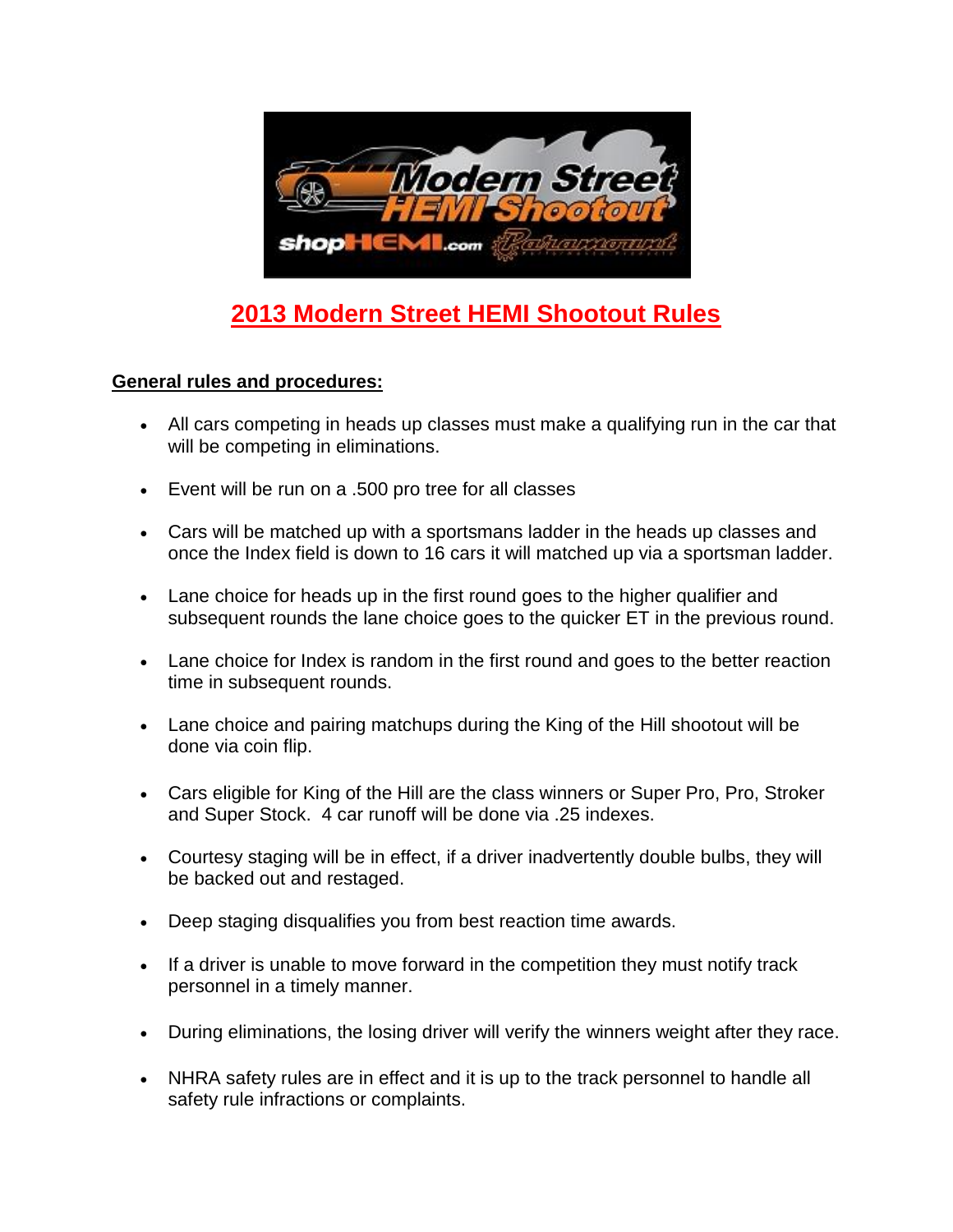## **Unlimited**

 Heads up racing for 2005+ Gen III HEMI powered LX, LC, LD, and SRT Jeep's not meeting the class rules for Super Pro, Pro, Stroker, Super Stock and Stock.

#### **Super Pro**

- Heads up racing for 2005+ Gen III HEMI powered LX, LC, LD, and SRT Jeep's with power adders not meeting Pro class rules. Drag Pak Challengers and Drag Pak style clones in LX, LC or LD platforms with NHRA SS/Stock naturally aspirated engine configurations will be allowed in this class.
- Cars (including Jeeps) with a solid rear axle must use a Nag1 or factory type 6 speed transmission.
- Cars that have been converted from Nag1 to any other transmission (TH400, Powerglide, etc) must use IRS suspension.
- Cars (including Jeeps) with both converted solid rear axle and converted transmission must run Unlimited. Only exception is the Drag Pak Challengers and Drag Pak style clones.
- $\bullet$  See notes 1 & 2

#### **Pro**

- Heads up racing for 2005+ Gen III HEMI powered LX, LC, LD, and SRT Jeep's with power adder. Cars not meeting their Super Stock and Stroker N/A class weight will be moved up to this class.
- No limit on engine displacement.
- No power adder restriction when using stock bottom end.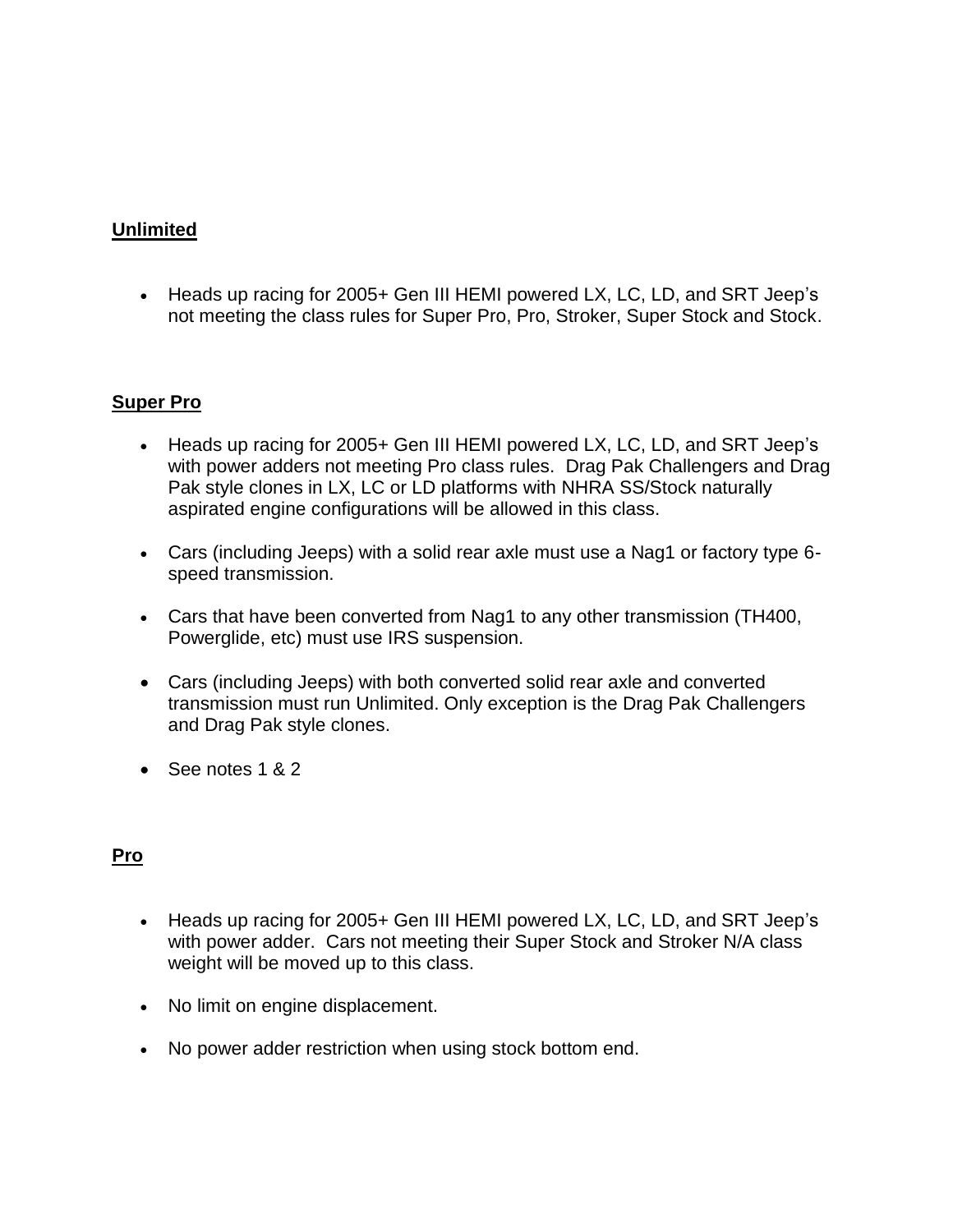- Forged bottom ends restricted to a single method of power adder as described below:
	- $\circ$  Twin turbo setups limited to twin 58mm. Must weigh 4700+ lbs with driver.
	- o Single turbo setups limited to 76mm.
		- Single turbo up to 67mm must weigh 4200+ lbs with driver.
		- Single turbo over 67mm and up to 76mm must weigh 4700+ lbs with driver.
	- $\circ$  Magnuson and Edelbrock supercharger setups must weigh 4000+ lbs with driver.
	- $\circ$  All other positive displacement superchargers limited to 3.0 liters. Must weigh 4200+ lbs with driver.
	- $\circ$  Centrifugal blowers no larger than Procharger D1, Vortech V1 T trim, Paxton 1500. Must weigh 4200+ lbs with driver.
	- $\circ$  Nitrous cars limited to plate system. Must weigh 4200+ with driver.
- SRT Jeeps with RWD conversions must add 250 lbs to above weights.
- Cars not meeting minimum weight requirements will compete in Super Pro.
- No weight minimum for N/A cars moved up from Super Stock & Stroker.
- LX, LC, LD must have IRS.
- $\cdot$  See Notes 1 & 2

#### **Stroker**

- Naturally Aspirated Heads up racing for 2005+ Gen III HEMI powered LX, LC, LD, and SRT Jeep with stroked engines up to 468 cubic inches.
- Minimum weight with driver as follows:
	- $\circ$  6.4 Iron: 3900+ lbs.
	- $\circ$  7.0 Iron or 6.4 Aluminum: 4000+ lbs.
	- $\circ$  7.2 Iron or 7.0 Aluminum: 4100+ lbs.
	- o 7.2 Aluminum or Larger: 4200+ lbs.
	- o Any aftermarket or "one-off" blocks, regardless of material, and any modular sleeved blocks must compete at 4200+ lbs.
- LX, LC, LD must have IRS.
- SRT Jeeps with RWD conversions must add 250 lbs to above weights.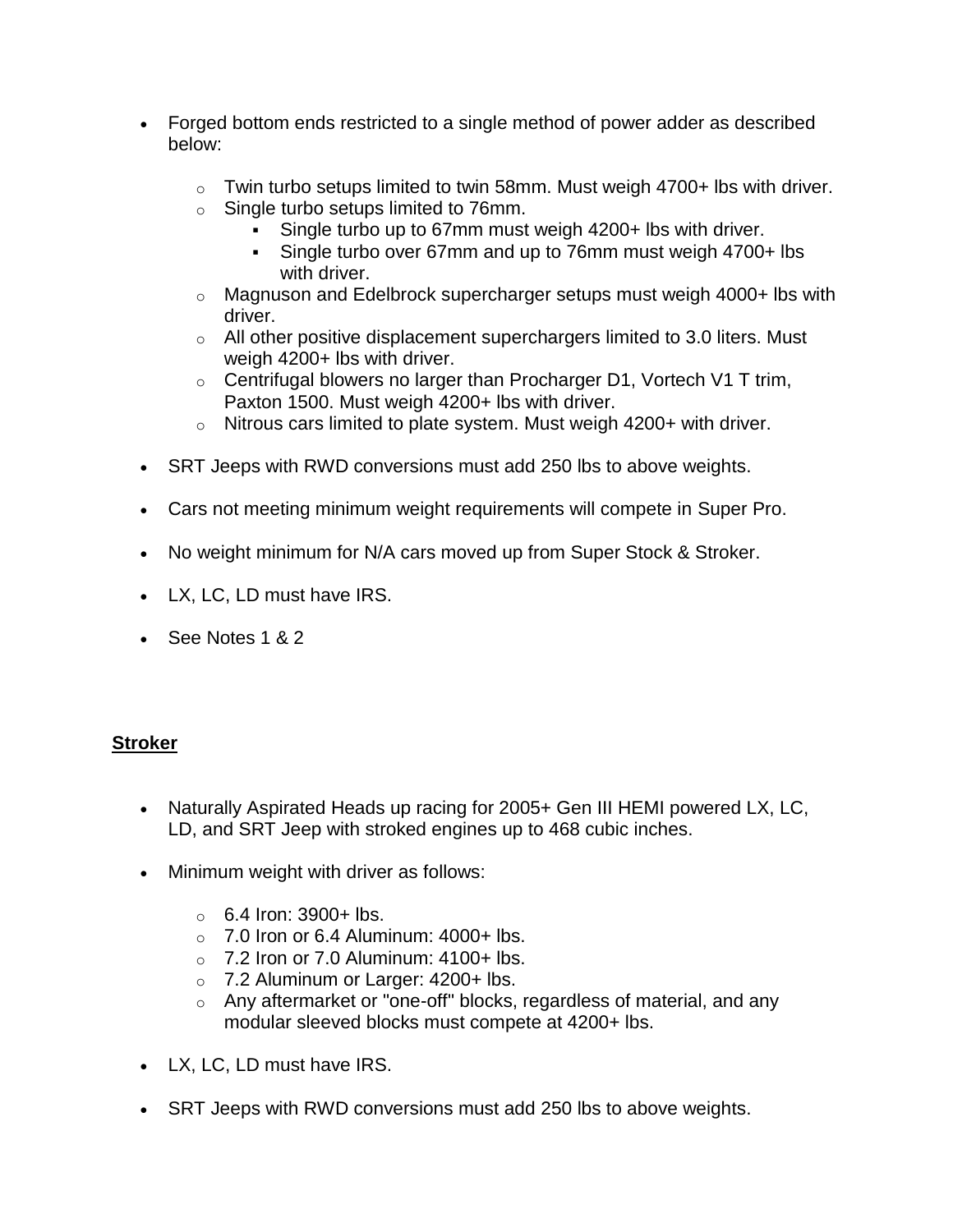- Cars and RWD Jeeps not meeting minimum weight requirements will compete in Pro class.
- Accepted fuels include pump gas, any commercially available race fuel, or E-85.
- Any additional fuel systems including water meth are prohibited and may not be present on the vehicle.
- See Notes 1 & 2

# **Super Stock**

- Naturally Aspirated Heads up racing for all 2005+ 5.7 liter, 6.1 liter, and OEM 392 Gen III HEMI powered LX, LC, LD, and SRT Jeep.
- Minimum weight with driver as follows:
	- $O$  OEM 392: 4200+ lbs.
	- $\circ$  6.1 liter engines: 4100+ lbs.
	- $\circ$  5.7 liter engines: 3900+ lbs.
- Aluminum blocks prohibited.
- LX, LC, LD must have IRS.
- SRT Jeeps with RWD conversions must add 250 lbs to above weights.
- Cars and RWD Jeeps not meeting minimum weight requirements will compete in Pro class.
- Accepted fuels include pump gas, any commercially available race fuel, or E-85.
- Any additional fuel systems including water meth are prohibited and may not be present on the vehicle.
- See Notes 1 & 2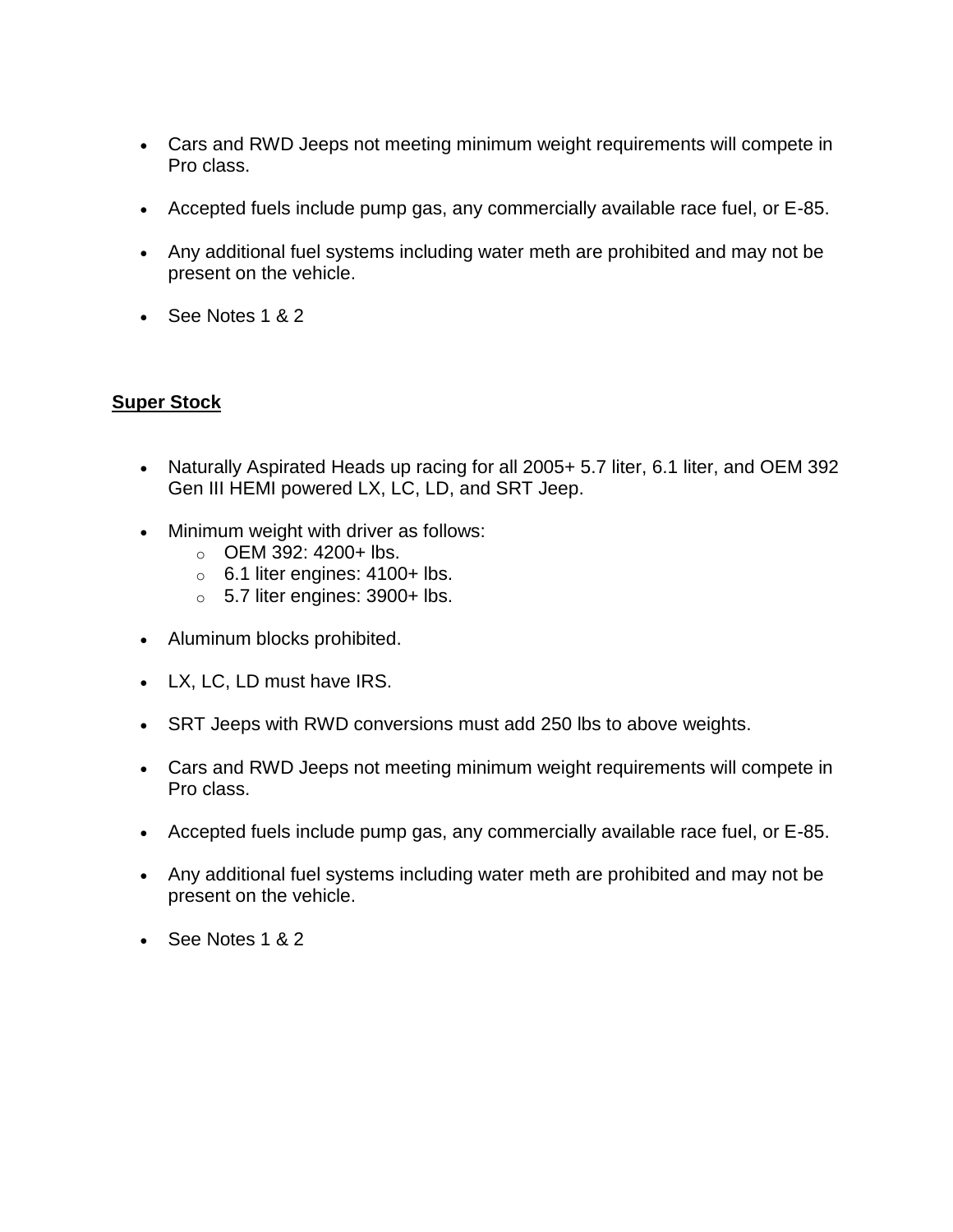## **Stock**

- Naturally Aspirated Heads up racing for all 2005+ 5.7 liter, 6.1 liter, and OEM 392 Gen III HEMI powered LX, LC, LD, and SRT Jeep. Class designed for virtually stock vehicles with bolt on modifications only.
- Minimum weight with driver as follows:
	- $\circ$  OEM 392: 4350+ lbs.
	- $\circ$  6.1 liter engines: 4200+ lbs.
	- $\circ$  5.7 liter engines: 4000+ lbs.
- Permitted bolt mods are as followed:
	- o OEM 392:
		- Drag radials
		- Cat back exhaust
		- Cold air intake
		- CMR tune
	- $\circ$  6.1 L:
		- Drag radials
		- Cat back exhaust
		- Cold air intake
		- CMR tune
		- After market axles
		- Getrag rearend swap
	- o 5.7 L:
		- Drag radials
		- Cat back exhaust
		- Cold air intake
		- CMR tune
		- Getrag rearend swap
		- Aftermarket cam and springs

#### **Index**

- Index racing for all 2005+ Gen III LX, LC, LD (including HEMI, V6, both V8 & V10 Drag Paks and LX, LC, LD Drag Pak style clones), SRT8 Jeeps, HEMI Ram trucks, and old school cars equipped with a Gen III HEMI. (Aggressive/Off-road truck tires prohibited.)
- Index racing run on a .250 bracket increments (such as 12.00, 12.25, 12.50...)